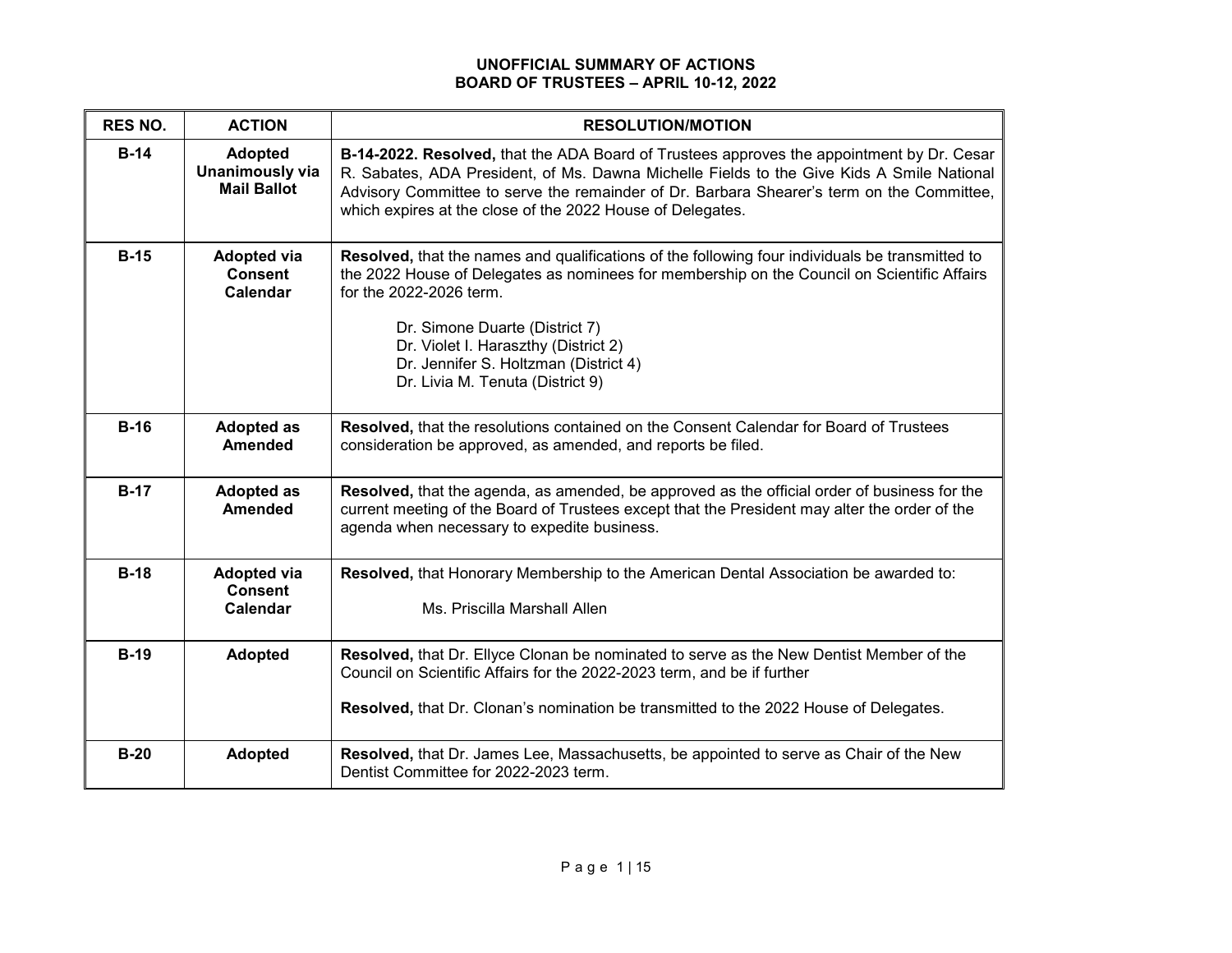| $B-21$      | <b>Adopted via</b><br><b>Consent</b><br><b>Calendar</b> | Resolved, that the ADA Board of Trustees retain the Disclaimer Policy for ADA Advertisers<br>and Exhibitors (Trans. 1996: 732) as currently written.<br>Disclaimer Policy for ADA Advertisers and Exhibitors (Trans.1996:732)<br>The ADA does not endorse directly or indirectly the product or service that is the<br>subject of the advertisement or exhibit unless the advertisement or exhibit specifically<br>includes an authorized statement that such approval or endorsement has been<br>granted. |
|-------------|---------------------------------------------------------|------------------------------------------------------------------------------------------------------------------------------------------------------------------------------------------------------------------------------------------------------------------------------------------------------------------------------------------------------------------------------------------------------------------------------------------------------------------------------------------------------------|
| $B-22$      | <b>Adopted via</b><br><b>Consent</b><br>Calendar        | Resolved, that Dr. Bertram Hughes, Florida, be appointed to serve as the Committee on<br>Annual Meetings Local Arrangements Member for a sixteen-month term (2022-2023), to take<br>effect immediately upon appointment at the April 2022 ADA Board of Trustees meeting.                                                                                                                                                                                                                                   |
| $B-23$      | Withdrawn                                               |                                                                                                                                                                                                                                                                                                                                                                                                                                                                                                            |
| $B-24$      | <b>Withdrawn</b>                                        |                                                                                                                                                                                                                                                                                                                                                                                                                                                                                                            |
| $B-25$      | Withdrawn                                               |                                                                                                                                                                                                                                                                                                                                                                                                                                                                                                            |
| $B-26$      | <b>Withdrawn</b>                                        |                                                                                                                                                                                                                                                                                                                                                                                                                                                                                                            |
| $B-27$      | <b>Withdrawn</b>                                        |                                                                                                                                                                                                                                                                                                                                                                                                                                                                                                            |
| $B-28$      | Withdrawn                                               |                                                                                                                                                                                                                                                                                                                                                                                                                                                                                                            |
| $B-29$      | <b>Adopted via</b><br><b>Consent</b><br><b>Calendar</b> | <b>Embargoed</b>                                                                                                                                                                                                                                                                                                                                                                                                                                                                                           |
| <b>B-30</b> | <b>Adopted as</b><br><b>Amended</b>                     | Resolved, that the Admission Test for Dental Hygiene (ATDH) Steering Committee be sunset<br>in recognition of the successful fulfillment of its assigned duties, and be it further                                                                                                                                                                                                                                                                                                                         |
|             |                                                         | Resolved, that the issue of oversight of the ATDH be referred to the Council on Dental<br>Education and Licensure.                                                                                                                                                                                                                                                                                                                                                                                         |
| $B-31$      | <b>Adopted as</b><br><b>Amended</b>                     | Resolved, that the following appropriation be made from the Board Contingent Fund to finance<br>the costs for supporting expansion of the ADA's Dental School Strategy through a formalized<br>American Student Dental Association (ASDA) District and National Engagement Strategy that                                                                                                                                                                                                                   |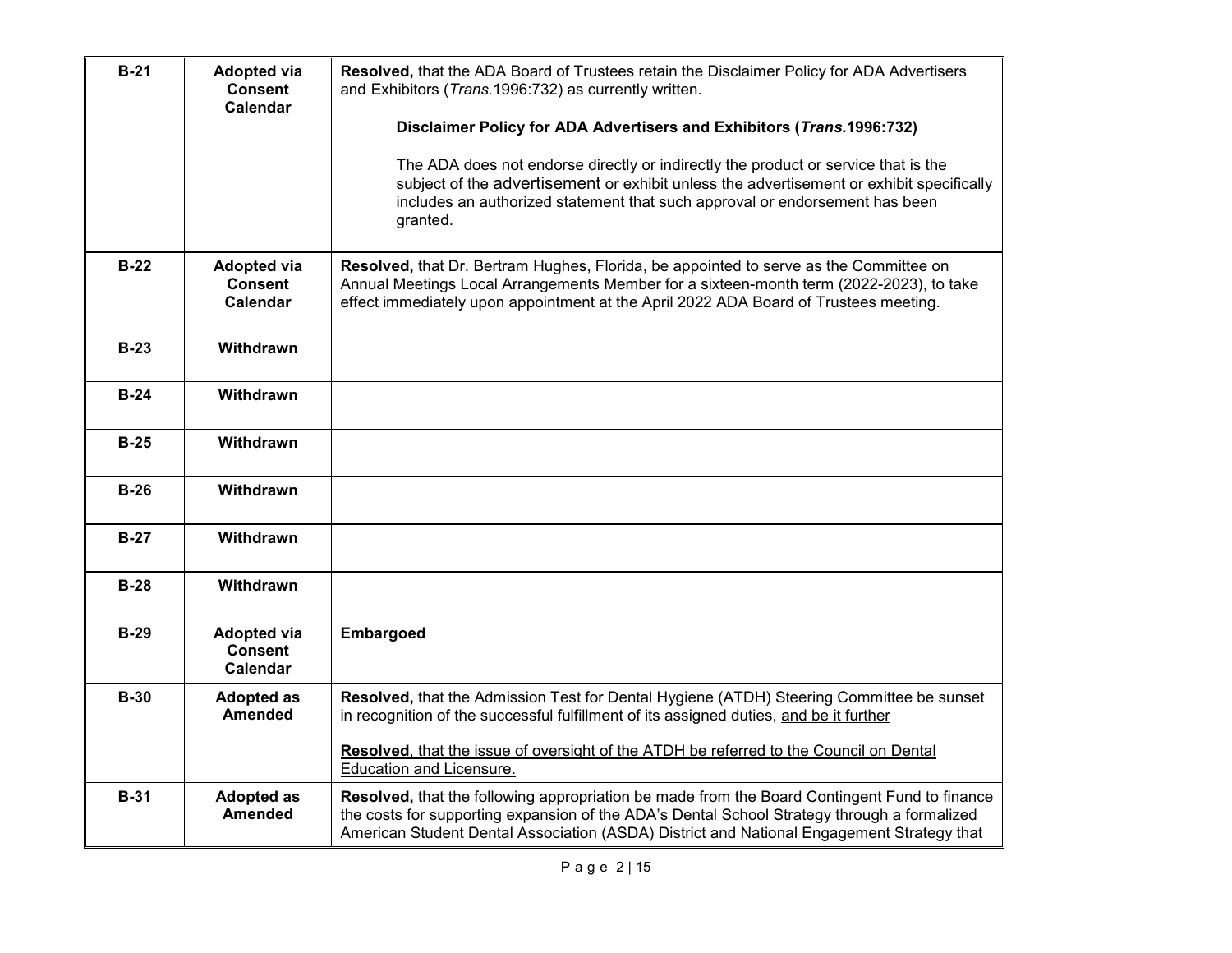|        |                                                  | includes sponsorships, booth exhibitions, attendee engagements and travel to ASDA's annual<br>district meetings:<br><b>Board Contingent Fund</b><br>Cost Center: 000-0000-000<br>Amount: up to \$95,000 \$265,000                                                                            |
|--------|--------------------------------------------------|----------------------------------------------------------------------------------------------------------------------------------------------------------------------------------------------------------------------------------------------------------------------------------------------|
| $B-32$ | <b>Adopted</b>                                   | Resolved, that up to \$50,000 be allocated from the Board Contingent Fund to the New Mexico<br>Dental Association to support the continued work of its membership staff position.                                                                                                            |
| $B-33$ | <b>Adopted</b>                                   | <b>Resolved, that members of the Board of Trustees take on the role of "sponsor" in</b><br>implementing a cultural change at the district, state and local levels, on diversity and inclusion<br>and efforts be reported back to the Board on a defined basis.                               |
| $B-34$ | <b>Adopted</b>                                   | <b>Resolved, that the American Dental Association endorse the manuscript entitled "Evidence-</b><br>based clinical practice guideline for the management of acute dental pain in adolescents,<br>adults, and older adults", and its accompanying decision aids, as presented in this report. |
| $B-35$ | <b>Adopted via</b><br><b>Consent</b><br>Calendar | Resolved, that the 2022 Distinguished Service Award be presented to Dr. Zach D. Studstill.                                                                                                                                                                                                   |

| <b>B-36</b> | Adopted as<br><b>Amended</b>                            | <b>Resolved, that the following appropriation be made from Reserve Funding for the 2022 and</b><br>2023 annual budget years and allocated to the line items in stated cost center in accordance<br>with the terms of the supplemental appropriation request to cover the costs of the global<br>replacement of the ADA and Tripartite Association Management System (AMS) over 5 years.<br>Division of Technology<br>Cost Center: 020-1450-000<br>Global Replacement of the AMS (years one and two) – $\mu$ to \$36,158,000<br>$2022 = $9,340,000$<br>$2023 = $10,300,000$<br>$2024 = $7.592.000$<br>$2025 = $4.560.000$<br>$2026 = $4.365.000$ |
|-------------|---------------------------------------------------------|-------------------------------------------------------------------------------------------------------------------------------------------------------------------------------------------------------------------------------------------------------------------------------------------------------------------------------------------------------------------------------------------------------------------------------------------------------------------------------------------------------------------------------------------------------------------------------------------------------------------------------------------------|
| $B-37$      | <b>Adopted via</b><br><b>Consent</b><br><b>Calendar</b> | Resolved, that the minutes of the February 6-8, 2022, meeting of the Board of Trustees be<br>approved.                                                                                                                                                                                                                                                                                                                                                                                                                                                                                                                                          |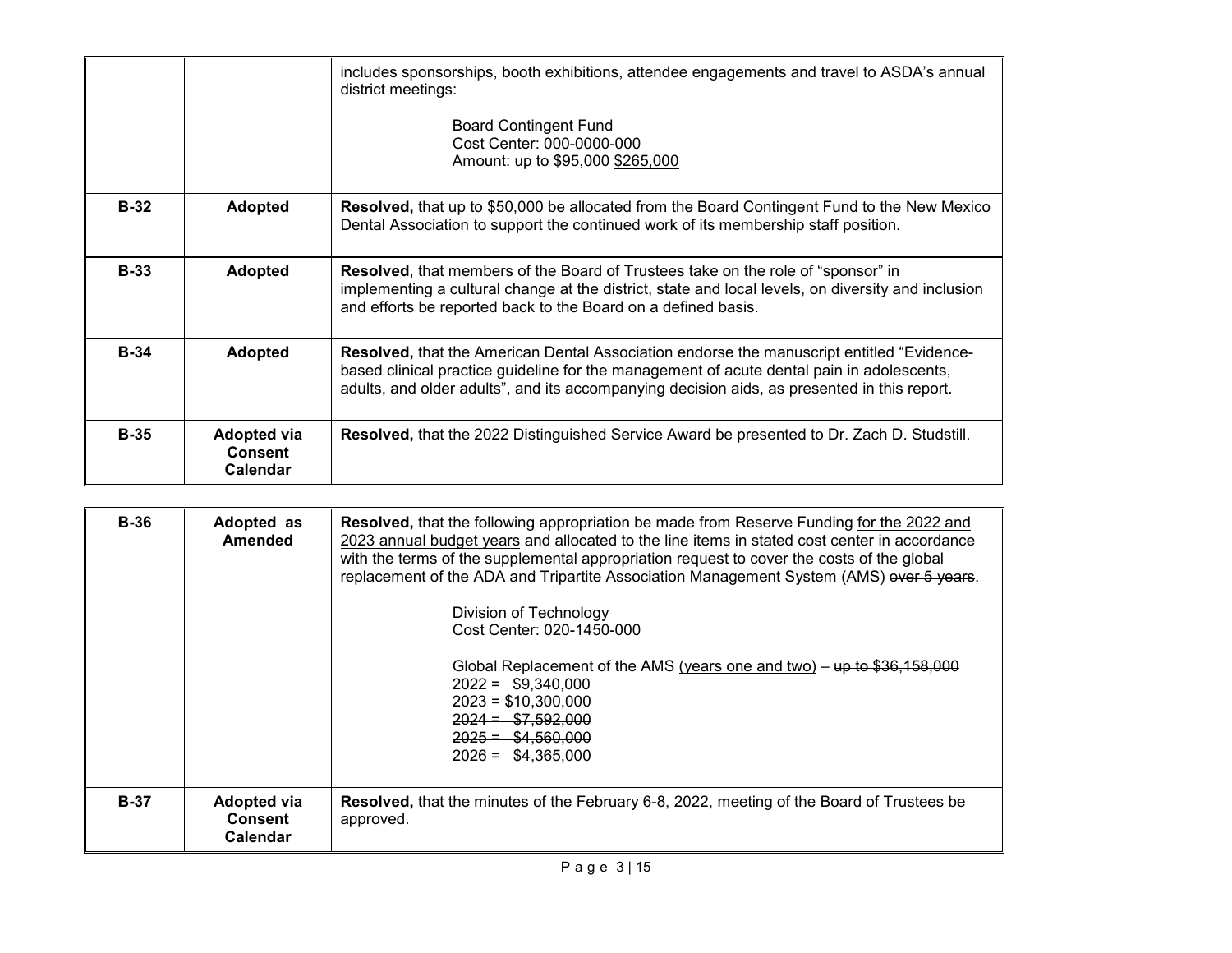<span id="page-3-1"></span><span id="page-3-0"></span>

| <b>B-38</b> | <b>Adopted</b>                | <b>Confidential</b>                                                                                                                                                                                                                                                                                                                                                                                                                                                                                                                                |
|-------------|-------------------------------|----------------------------------------------------------------------------------------------------------------------------------------------------------------------------------------------------------------------------------------------------------------------------------------------------------------------------------------------------------------------------------------------------------------------------------------------------------------------------------------------------------------------------------------------------|
| <b>B-39</b> | <b>Adopted</b>                | Resolved, that Honorary Membership to the American Dental Association be awarded to:<br>Mr. Arthur Meisel                                                                                                                                                                                                                                                                                                                                                                                                                                          |
| $B-40$      | <b>Adopted</b>                | <b>Embargoed</b>                                                                                                                                                                                                                                                                                                                                                                                                                                                                                                                                   |
| $B-41$      | Adopted, as<br><b>Amended</b> | Resolved, that the Governance Committee of the ADA Board of Trustees recommend<br>adoption of the following Advisory Committee on Annual Meetings Charter by the ADA Board<br>of Trustees.                                                                                                                                                                                                                                                                                                                                                         |
|             |                               | <b>CHARTER</b><br>ADVISORY COMMITTEE ON ANNUAL MEETINGS                                                                                                                                                                                                                                                                                                                                                                                                                                                                                            |
|             |                               | Purpose. The primary purpose of the Advisory Committee on Annual Meetings (CAM) is to<br>provide oversight and vision in the development of SmileCon so that it a manner that<br>provides an exceptional member experience at the annual meeting, to provide meeting<br>oversight in a manner that generates non-dues revenue-celebrating the best aspects of our<br>profession, becoming a hallmark touch point for ADA membership, improving member<br>loyalty to the ADA and to advise the Board on matters relating to the Committee's duties. |
|             |                               | <b>Composition and Selection.</b> The Committee on Annual Meetings shall consist of fourteen<br><mark>sixteen (146) members: nine eleven (911) gGeneral <u>m</u>Members, of which four must be New</mark><br>Dentists, two (2) Local Arrangements mMembers, two (2) tTrustees or vVice pPresidents; and<br>one (1) New Dentist Member                                                                                                                                                                                                              |
|             |                               | <b>Composition and Selection.</b> The Committee on Annual Meetings shall consist of the<br>following groups of members:                                                                                                                                                                                                                                                                                                                                                                                                                            |
|             |                               | General Members: Initially, the committee shall have eleven (11) General Members,<br>but shall return to nine (9) General Members by the close of the 2023 House of<br>Delegates,* At least four (4) of the General Members shall be characterized as new<br>dentists**;                                                                                                                                                                                                                                                                           |

l

<sup>\*</sup> In order to transition to the revised committee composition in the committee's charter, the number of General Members serving on the committee will increase from nine (9) to eleven (11) members upon the adoption of the charter, but return to nine (9) General Members at the adjournment *sine die* of the 2023 House of Delegates by not replacing the two (2) General Members whose terms expire at that time. This footnote shall expire at the adjournment *sine die* of the 2023 House of Delegates.

<sup>\*\*</sup> As used in this charter, the term "new dentist" shall mean an ADA member who received a D.D.S. or D.M.D. degree less than ten (10) years before the time of their selection as a General Member.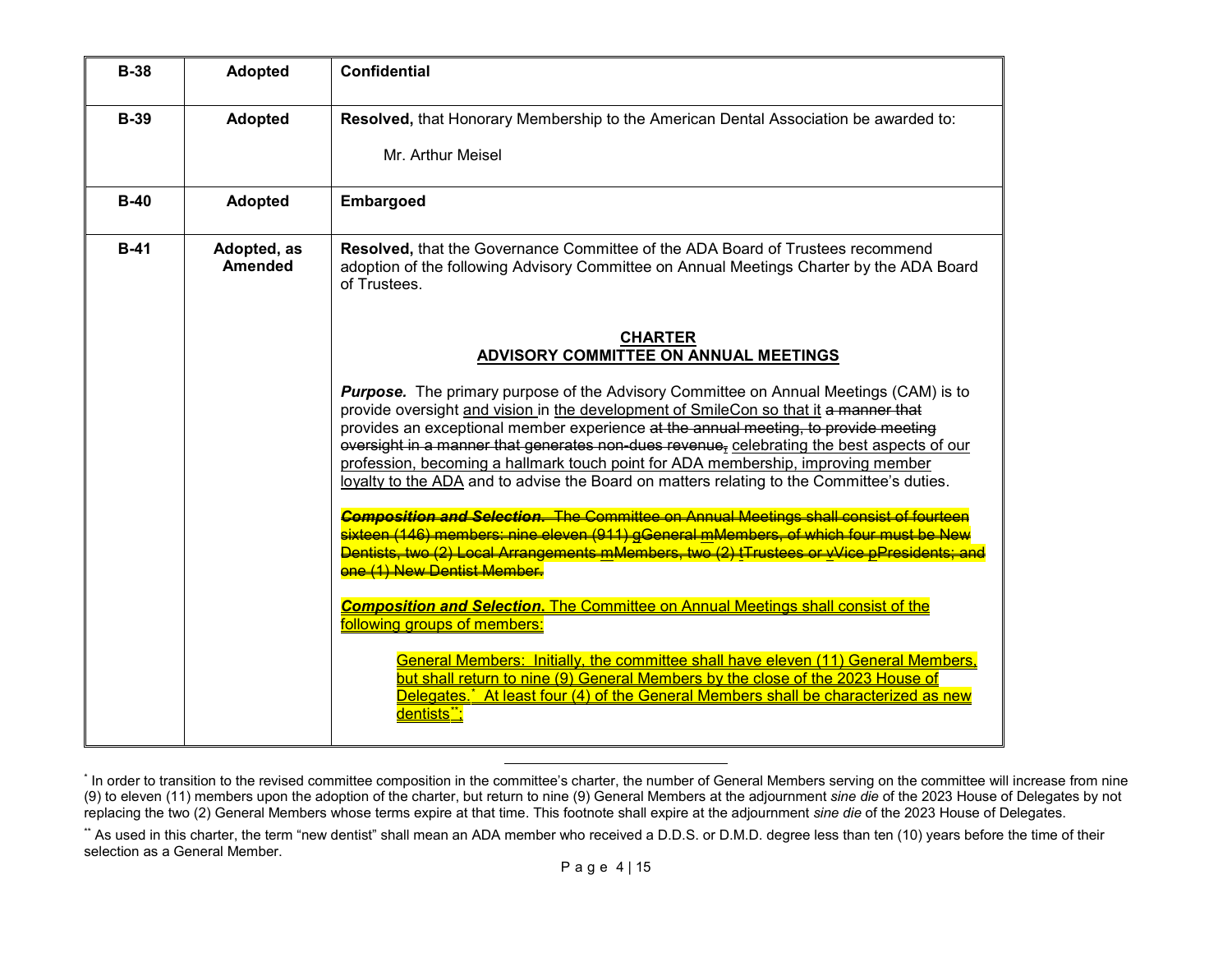| Two (2) Local Arrangements members;                                                                                                                                                                                                                                                                                                                                                                                                                                                                      |
|----------------------------------------------------------------------------------------------------------------------------------------------------------------------------------------------------------------------------------------------------------------------------------------------------------------------------------------------------------------------------------------------------------------------------------------------------------------------------------------------------------|
|                                                                                                                                                                                                                                                                                                                                                                                                                                                                                                          |
| Two (2) trustees or vice presidents; and                                                                                                                                                                                                                                                                                                                                                                                                                                                                 |
| One (1) member selected by the New Dentist Committee.                                                                                                                                                                                                                                                                                                                                                                                                                                                    |
| General Member Selection. The Board shall select the General Mmembers to fill open<br>positions on of the Ceommittee based on nominations from any Board Mmember. The nine (9)<br>general members shall be selected based on a specific set of skills. Selection of a General<br>Members shall be based on a candidate's possession of specific skills and knowledge. The<br>Board is encouraged to consult with the existing CAM Members on the suitability of said<br>candidates for selection to CAM. |
| General Committee Mmembers must have experience with one or more of the following areas<br>shall possess the following characteristics:                                                                                                                                                                                                                                                                                                                                                                  |
| <b>Innovative Thinking</b><br>Leadership Skills<br>Adaptable to Change<br>Focus on the Early Career and New Dentist Segments<br>Collaborative and Respectful of Differing Opinions and Group Consensus                                                                                                                                                                                                                                                                                                   |
| <b>Continuing Education</b><br>content curation and/or speaker selection,<br>$\bullet$<br>continuing education planning or dental education experience at local, state,<br>regional or national dental meetings<br>university or corporate professional continuing education planning<br>knowledge of the current speaking circuit.<br><b>Exhibitor Relations</b>                                                                                                                                        |
| General Committee Members shall also possess one or more of the following:                                                                                                                                                                                                                                                                                                                                                                                                                               |
| Meet & Play:<br>Acumen related to creating attendee experiences that are attractive to a diverse<br>spectrum of attendees<br>Experience working with and understanding of early career and new dentist<br>segments to develop experiences                                                                                                                                                                                                                                                                |
| Learn:<br>Ability to curate and develop content that embraces new and innovative learner<br>$\bullet$<br>experiences<br>Understanding the learning needs and preferences of early career and new dentists<br>Ability to identify a diverse speaker set attractive to the entire spectrum of the ADA<br>membership.                                                                                                                                                                                       |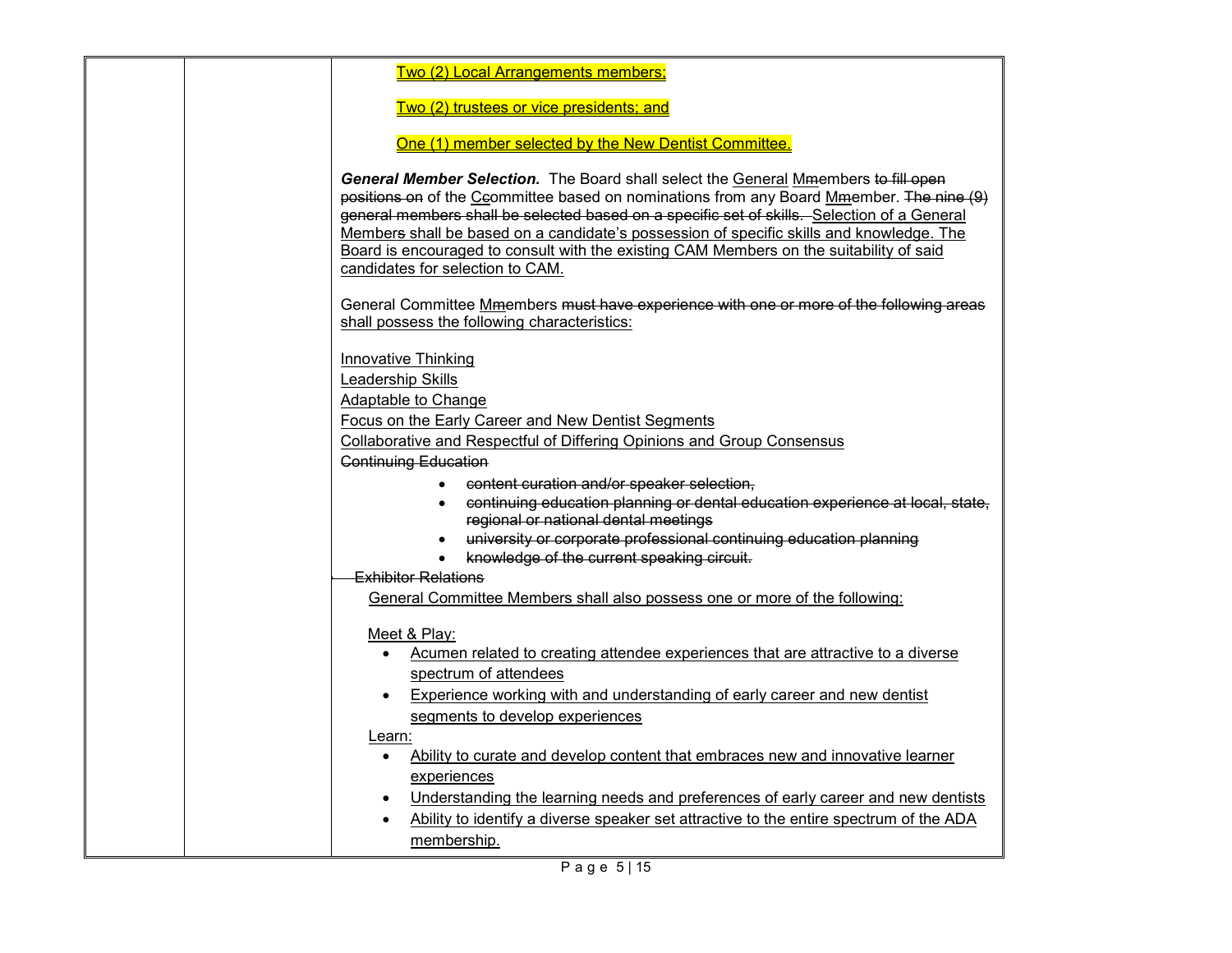|  | Knowledge of dental speakers for the dentist and the dental team                                                                                                                                                                                                                                                                                                                                                                                                                                                                                                                                                               |
|--|--------------------------------------------------------------------------------------------------------------------------------------------------------------------------------------------------------------------------------------------------------------------------------------------------------------------------------------------------------------------------------------------------------------------------------------------------------------------------------------------------------------------------------------------------------------------------------------------------------------------------------|
|  | General Committee members must also meet the following requirements:                                                                                                                                                                                                                                                                                                                                                                                                                                                                                                                                                           |
|  | ⊖ No general committee members shall serve simultaneously in leadership on any<br>constituent, component or significant private meetings.<br>e Prior to assuming a position on CAM, a General Committee member must<br>agree, in a form approved by the ADA Legal Division, not to serve in leadership<br>on any constituent, component or significant domestic private meetings for two<br>years after leaving CAM.<br>e Each general member shall sign a conflict of interest and non-disclosure form.                                                                                                                       |
|  | In order to ensure the protection of ADA intellectual property, General Committee Members<br>must agree to the following:<br>General Committee Members may not serve in a meeting planning capacity for<br>$\bullet$<br>any other dental organization during their tenure on CAM.<br>General Committee Members may not serve in a meeting planning capacity for<br>any other dental organization for two years after completing their assignment to<br>CAM.<br>General Committee Members must sign a conflict of interest and non-disclosure<br>form <b>prior to their first CAM meeting at the time of their nomination</b> . |
|  | Local Arrangements Member Selection. The Board shall approve one (1) member from<br>the state hosting the current year's meeting and one (1) member from the following year's<br>meeting location. A letter will be sent from the Committee to the state dental organization in<br>which SmileCon will take place two and a half years prior to the scheduled meeting,<br>requesting a nomination from that state to serve on the Committee. The nominee shall be<br>submitted to the President for approval by the Board prior to becoming a member of the<br>Committee.                                                      |
|  | Two Trustees or Vice Presidents. Two (2) Board of Trustee members (trustees or vice<br>presidents), appointed by the President, shall be members of CAM without the right to vote.<br>The Committee Vice Chair shall be appointed named by the President, contingent upon with<br>Board approval, from among Board Trustees and <b>Second</b> Vice Presidents. <b>Following the</b><br><b>year as The Committee Vice Chair<del>, they</del> shall automatically succeed to the position of</b><br>Committee Chair for the second year of their term.                                                                           |
|  | <b>New Dentist Committee Appointed Member.</b> The Board shall approve one (1) New Dentist<br>Member nominated by the New Dentist Committee to serve a one (1) year term. The New<br>Dentist Member shall be eligible to serve up to four (4) one (1) year terms as a New Dentist<br>Member.                                                                                                                                                                                                                                                                                                                                   |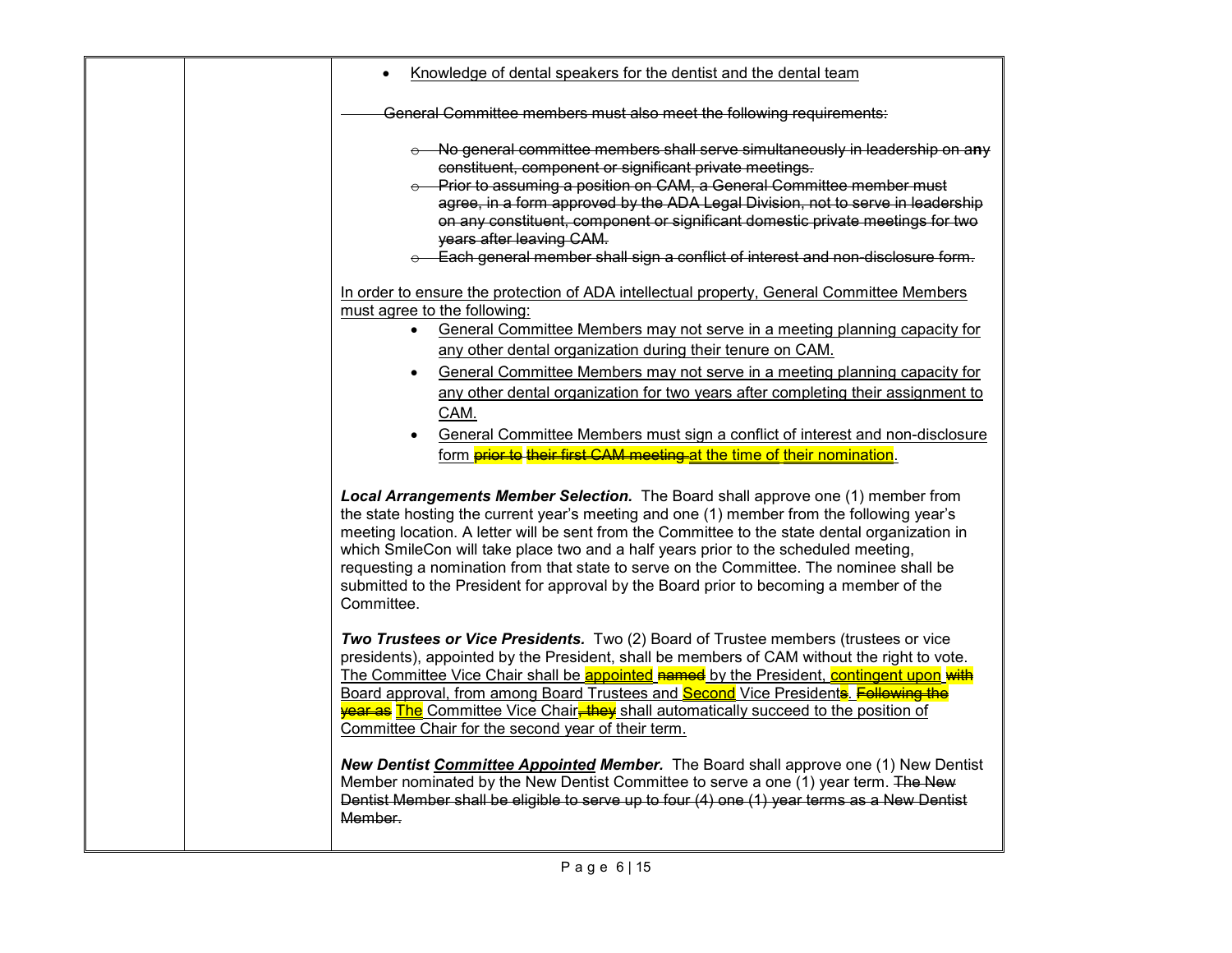<span id="page-6-0"></span>

| <b>Liaisons.</b> The Committee shall have one (1) non-voting liaison selected by the American<br>Student Dental Association (ASDA) confirmed by the President. The Committee may have<br>liaisons from other councils, committees or commissions or other outside entities with the<br>approval of the President.                                                                                                                                                                                                                                                                                                                                                                                                                                                                                    |
|------------------------------------------------------------------------------------------------------------------------------------------------------------------------------------------------------------------------------------------------------------------------------------------------------------------------------------------------------------------------------------------------------------------------------------------------------------------------------------------------------------------------------------------------------------------------------------------------------------------------------------------------------------------------------------------------------------------------------------------------------------------------------------------------------|
| Term. The nine (9) general members are to each serve a single staggered five (5) year term;<br>the two (2) Local Arrangements members are to each serve a single two (2) year term; the two<br>(2) trustees or vice presidents shall each serve a single two (2) year term; the New Dentist<br>Committee liaison and ASDA liaison are to each serve a one (1) year term. <sup>4</sup><br><mark>The eleven (11) General Members are to each serve one (1) staggered five (5)</mark><br><del>year term.</del><br><mark>The two (2) Lecal Arrangements members are to each serve a single two</mark><br><b>vear term</b><br>The two (2) Trustees or Vice Presidents shall each serve a single two (2) yea<br><del>term</del><br>The New Dentist Committee and ASDA ligisons are to each serve a one (1) |
| vear term.  A New Dentist Liaisen is eligible to serve up to four (4) one (1)<br>vear terms as is a New Dentist Member.                                                                                                                                                                                                                                                                                                                                                                                                                                                                                                                                                                                                                                                                              |
| The terms of the Committee members shall be as follows:<br>General Members: Presently, General Members serve a single five (5) year term, with the<br>terms staggered so that the terms of two (2) General Members expire each year, except<br>every fourth year, terms of three (3) General Members expire. Commencing with the<br>General Members who begin their tenure at the close of the 2024 House of Delegates, the<br>terms of General Members shall be a single four (4) year term.                                                                                                                                                                                                                                                                                                        |
| Local Arrangement Members: Each Local Arrangement Members is to serve a single two<br>(2) year term.<br>Trustees or Vice President Members: Each Trustee or Vice President Member shall serve<br>a single two (2) year term.                                                                                                                                                                                                                                                                                                                                                                                                                                                                                                                                                                         |

l

 $1$ -To take effect at the close of the 2017 House meeting, the Board shall select two members for one year terms; two members for two year terms; two members for three year terms; two members for four year terms, and one member for a five year term. This footnote shall expire after the close of the 2021 House of Delegates.

<sup>&</sup>lt;sup>3</sup>The chair for the 2018 Meeting shall be the Meeting Chair of the 2018 Meeting. The Board shall select the Meeting Chair of the 2019 Meeting. The Committee shall elect the Meeting Chair of the 2020 Meeting in accordance with this charter. This footnote shall expire at the end of the 2020 House of Delegates.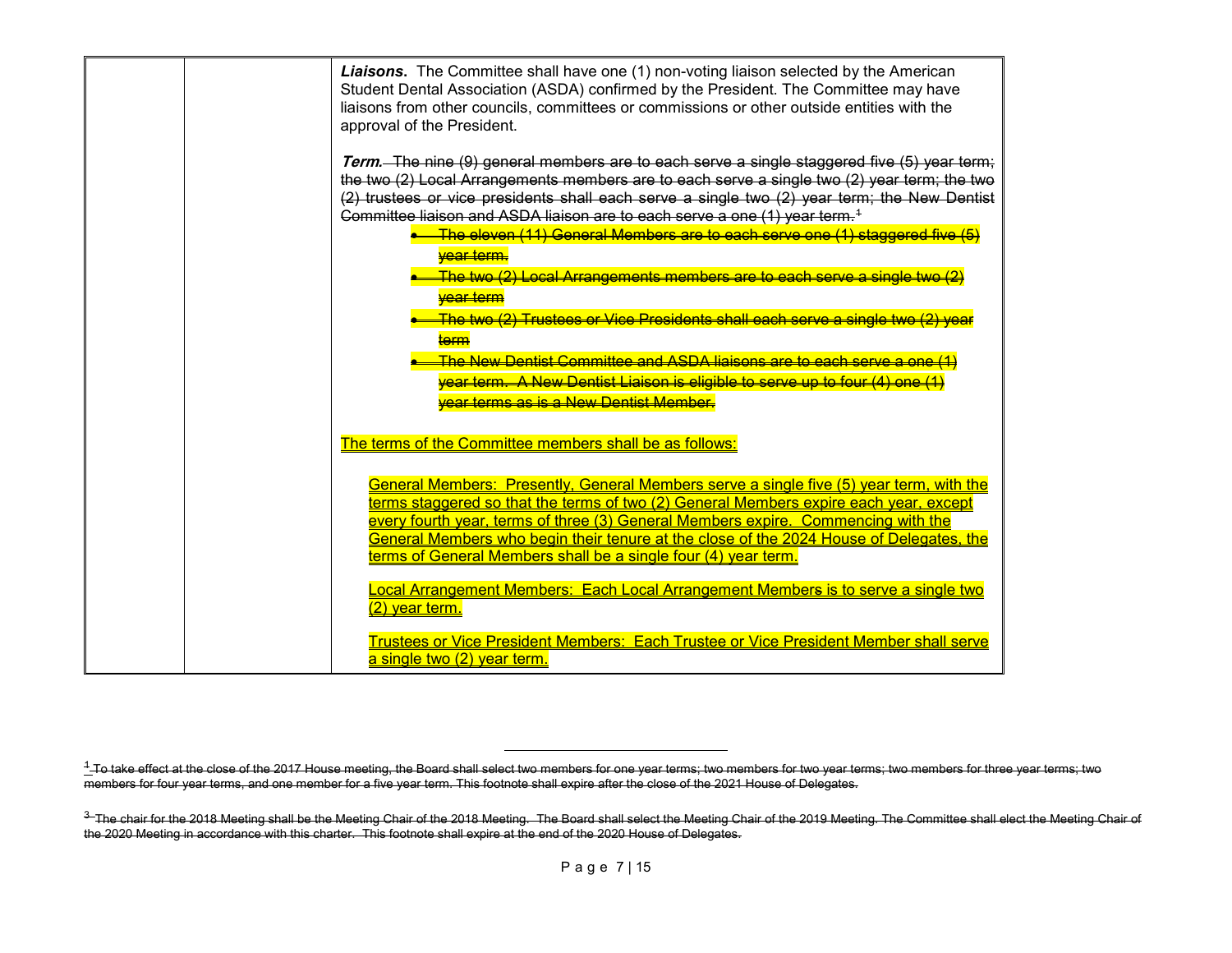| The New Dentist Committee Member: The Member selected by the New Dentist                                                                                                                                                                                                                                                                                                                                                                                                                                                                                                                                           |
|--------------------------------------------------------------------------------------------------------------------------------------------------------------------------------------------------------------------------------------------------------------------------------------------------------------------------------------------------------------------------------------------------------------------------------------------------------------------------------------------------------------------------------------------------------------------------------------------------------------------|
| Committee shall serve a one (1) year term. The Member selected by the New Dentist<br>Committee is eligible to serve up to four (4) one (1) year terms.                                                                                                                                                                                                                                                                                                                                                                                                                                                             |
|                                                                                                                                                                                                                                                                                                                                                                                                                                                                                                                                                                                                                    |
| Selection and Election of Meeting Chair-elect. The Meeting chair-elect of the Committee on                                                                                                                                                                                                                                                                                                                                                                                                                                                                                                                         |
| Annual Meetings for the succeeding year [following the current Meeting Chair] shall be elected                                                                                                                                                                                                                                                                                                                                                                                                                                                                                                                     |
| by ballot from the second and third-year General Members who consent to be nominated for                                                                                                                                                                                                                                                                                                                                                                                                                                                                                                                           |
| the position. The election of the chair-elect shall be governed by the election procedure set                                                                                                                                                                                                                                                                                                                                                                                                                                                                                                                      |
| forth in the ADA Bylaws, Chapter III, Section 120, Method of Election. The ADA Board of                                                                                                                                                                                                                                                                                                                                                                                                                                                                                                                            |
| Trustees shall be notified of the identity of the individual elected as chair-elect.                                                                                                                                                                                                                                                                                                                                                                                                                                                                                                                               |
| Selection of Meeting Chair. In order to encourage continuity of knowledge and to better                                                                                                                                                                                                                                                                                                                                                                                                                                                                                                                            |
| position the nominee to take on the duties of the meeting chair at the beginning of the term, the                                                                                                                                                                                                                                                                                                                                                                                                                                                                                                                  |
| Meeting chair of the Committee on Annual Meetings for the next succeeding year shall be                                                                                                                                                                                                                                                                                                                                                                                                                                                                                                                            |
| selected by nominating the individual who currently serves as Meeting chair-elect of the                                                                                                                                                                                                                                                                                                                                                                                                                                                                                                                           |
| Committee on Annual Meetings. The Meeting chair shall be an ex officio member of the                                                                                                                                                                                                                                                                                                                                                                                                                                                                                                                               |
| Committee without the right to vote. If the Meeting chair-elect's term on the Committee on                                                                                                                                                                                                                                                                                                                                                                                                                                                                                                                         |
| Annual Meetings is not expired when the Meeting chair-elect assumes the office of chair, that                                                                                                                                                                                                                                                                                                                                                                                                                                                                                                                      |
| position shall be declared vacant, and shall be filled in accordance with the procedure stated in                                                                                                                                                                                                                                                                                                                                                                                                                                                                                                                  |
| the Vacancies section of this charter. The ADA Board of Trustees shall be notified of the                                                                                                                                                                                                                                                                                                                                                                                                                                                                                                                          |
| identity of the individual selected as Meeting chair of the Committee.                                                                                                                                                                                                                                                                                                                                                                                                                                                                                                                                             |
| Vacancies. The President shall appoint a Ggeneral Ceommittee Mmember, subject to<br>Board approval, if a vacancy occurs. If the term of the vacated Ggeneral Mmember position<br>has less than fifty percent (50%) of a member's full five year term remaining at the time the<br>successor Ggeneral Mmember is appointed-or elected, the successor Ggeneral Mmember<br>shall be eligible for election to a new five-year term. If fifty percent (50%) or more of the<br>vacated term remains to be served at the time of the appointment, the successor general<br>member shall not be eligible for another term. |
| Committee Chair, Vice Committee Chair, Meeting Chairs. The Committee shall have a<br>Committee Chair, Vice Committee Chair, Meeting Chair of the [current year] Meeting <sub>r</sub> and<br>Meeting Chair of the [following year] Meeting and Meeting Chair of the second following<br>year Meeting.                                                                                                                                                                                                                                                                                                               |
| <b>Duties of Committee Chair:</b>                                                                                                                                                                                                                                                                                                                                                                                                                                                                                                                                                                                  |
| In collaboration with the Meeting Chair and committee staff, the Committee<br>Chair shall be responsible for the governance of the Committee and shall<br>preside over all Committee meetings, develop meeting agendas and, in<br>general, assure appropriate functioning of the Committee.                                                                                                                                                                                                                                                                                                                        |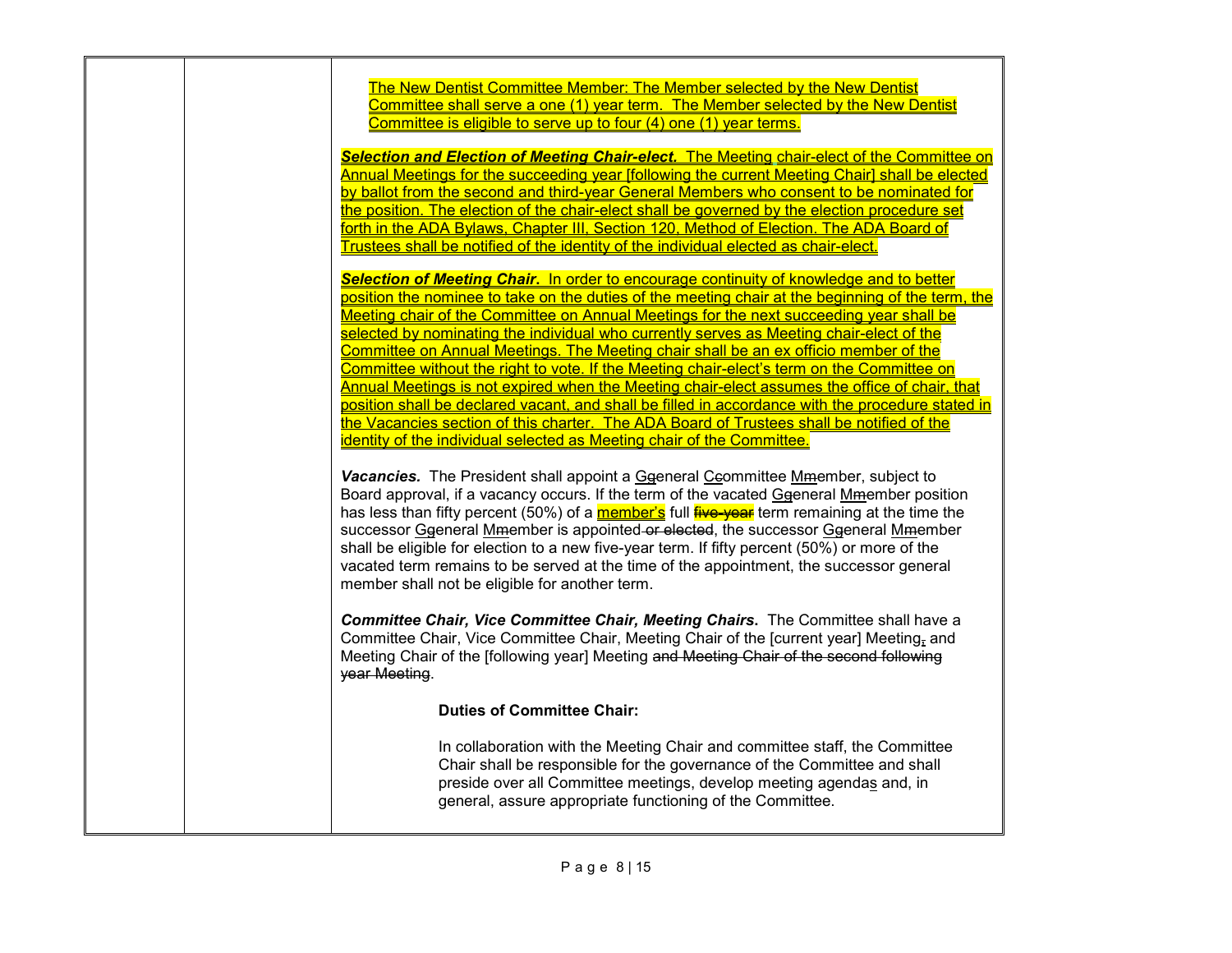| <b>Duties of Committee Vice Chair:</b>                                                                                                                                                                                                                                                                                                                                                                                                                                                                                                                                                                                                                                                         |
|------------------------------------------------------------------------------------------------------------------------------------------------------------------------------------------------------------------------------------------------------------------------------------------------------------------------------------------------------------------------------------------------------------------------------------------------------------------------------------------------------------------------------------------------------------------------------------------------------------------------------------------------------------------------------------------------|
| The Committee Vice-Chair shall assist the Committee Chair in his or her their<br>duties, shall fulfill the duties of the Committee Chair in his or her their<br>absence. -and shall succeed to the position of Committee Chair at the end of<br>the Committee Chair's term or when that position is vacated.                                                                                                                                                                                                                                                                                                                                                                                   |
| Selection and Duties of a Meeting Chairef the [year] Meeting:                                                                                                                                                                                                                                                                                                                                                                                                                                                                                                                                                                                                                                  |
| The Committee shall elect a nominee for the Meeting Chair two years prior to<br>the year meeting for which they will serve as Meeting Chair. Members of the<br>Committee interested in that position will submit their curriculum vitae and<br>statements of interest two months prior to the nominee selection process.<br>Each nominee will be given equal time to present a nominating speech to the<br>Committee. The Committee shall select the nominee by majority vote. The<br>nominee is presented to the ADA Board of Trustees for approval.                                                                                                                                          |
| The Meeting Chair of the [year] Meeting of the current Meeting shall<br>collaborate with the Committee Chair on operations of the Committee. The<br>Meeting Chair shall oversee the carrying out of the Committee's duties with<br>respect to the meeting for which he or she they serves as Meeting Chair. The<br>Meeting Chair shall provide reports to the Committee Chair in the usual<br>course of his or her their duty and shall provide reports to the Committee at<br>the request of the Committee Chair. The Meeting Chair may make<br>appointments from among CAM members to carry out these duties. The<br>meeting Chair appoints the Learning Experiences Chair for that meeting. |
| Selection of Committee Vice Chair and Committee Chair The Committee Vice Chair<br>shall be named by the President, with Board approval, from among Board trustees and vice<br>presidents, for a total term of two (2) years. Following the year as Committee Vice Chair,<br>they shall automatically succeed to the position of Committee Chair for the second year of<br>their term.2Selection of SmileCon Chairs:                                                                                                                                                                                                                                                                            |
| MEETING CHAIR: The Committee shall elect the Meeting Chair two years prior to the year<br>meeting for which they will serve as Meeting Chair. Members of the Committee interested in<br>that position will submit their curriculum vitae and statements of interest two months prior to<br>the nominee selection process. Each nominee will be given equal time to present a<br>nominating speech to the Committee. The Committee shall select the nominee by majority<br>$\text{vote.3}$                                                                                                                                                                                                      |
| LEARNER EXPERIENCES CHAIR: The Meeting Chair of each Meeting may select the<br>Learner Experiences Chair for that meeting.                                                                                                                                                                                                                                                                                                                                                                                                                                                                                                                                                                     |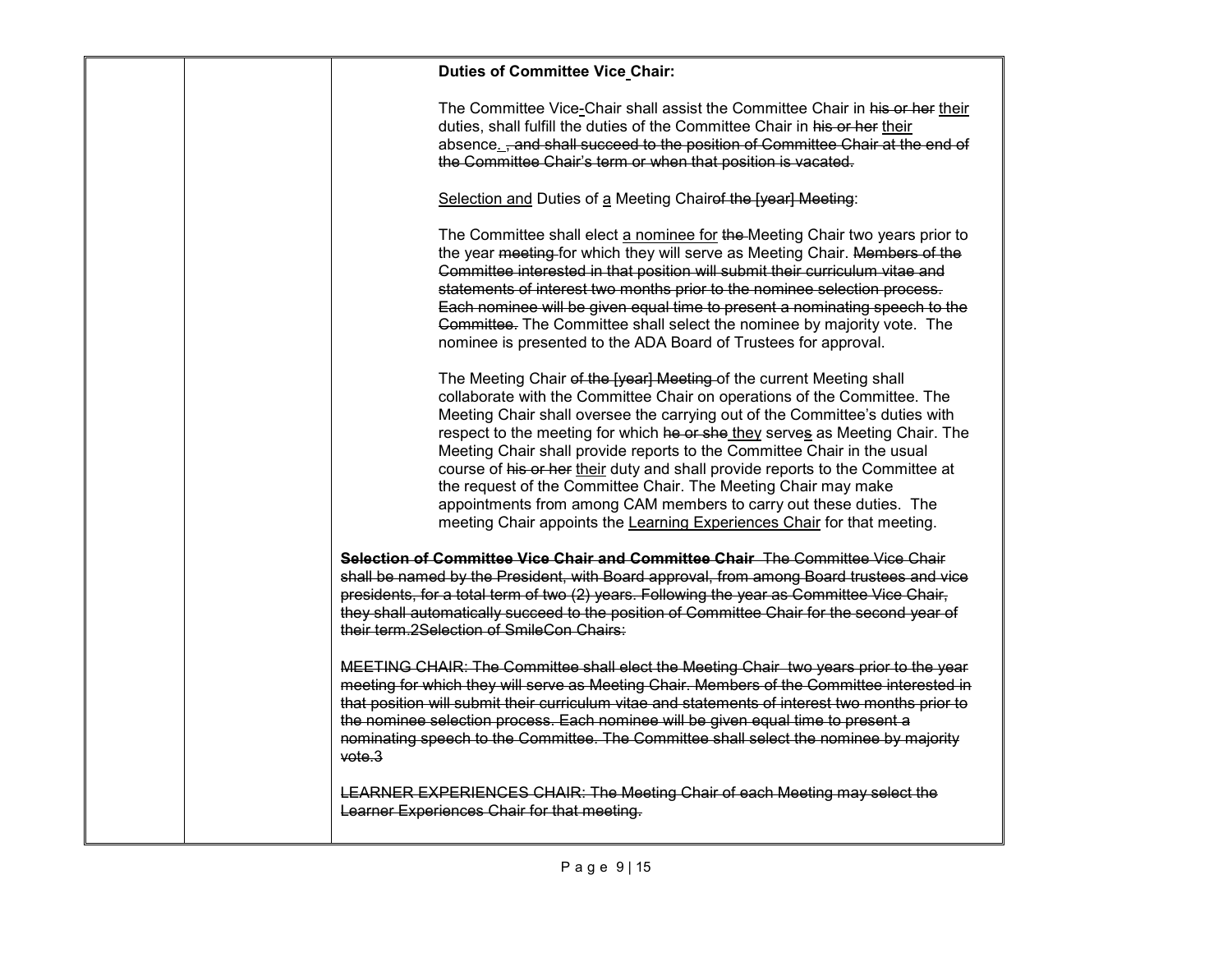<span id="page-9-0"></span>

| Ad Hoc Committees and Subcommittees. The Committee shall have an Ad Hoc Committee on<br>Local Arrangements for the current year's annual meeting and a Second Ad Hoc Committee on<br>Local Arrangements for the following year's annual meeting.                                                                                                                                                                                                                                                                                                                                                                                                                                                                                               |
|------------------------------------------------------------------------------------------------------------------------------------------------------------------------------------------------------------------------------------------------------------------------------------------------------------------------------------------------------------------------------------------------------------------------------------------------------------------------------------------------------------------------------------------------------------------------------------------------------------------------------------------------------------------------------------------------------------------------------------------------|
| The First Ad Hoc Committee shall be made up of the designated Local Arrangements member<br>that sits on the Committee on Annual Meetings. This person shall serve as the chair of this<br>committee. The Committee on Local Arrangements Chair choose an appropriate number of<br>members necessary to fulfill the responsibilities of the committee. The committee is to function<br>on a local basis in the grassroots and word of mouth promotion of the meeting, the recruitment<br>of volunteers needed for the annual meeting and to help onsite during the annual meeting.<br>Only the chair of the committee is a member of the Committee on Annual Meetings.                                                                          |
| The Second Ad Hoc Committee shall be made up of the designated Local Arrangements<br>member that sits on the Committee on Annual Meetings. This person shall serve as the chair<br>of this committee. The Committee on Local Arrangements Chair shall choose an appropriate<br>number of members necessary to fulfill the responsibilities of the committee. The committee is<br>to function on a local basis in the grassroots and word of mouth promotion of the meeting,<br>recruitment of volunteers needed for the annual meeting and to help onsite during the annual<br>meeting. Only the chair of the committee is a member of the Committee on Annual Meetings.                                                                       |
| The Committee on Annual Meetings may have other ad hoc committees or subcommittees as<br>it deems appropriate.                                                                                                                                                                                                                                                                                                                                                                                                                                                                                                                                                                                                                                 |
| <b>Budget.</b> Funding for the work of the Committee shall come from the budget of the Division<br>of Conferences and Continuing Education, CAM Administration and Travel Budget.                                                                                                                                                                                                                                                                                                                                                                                                                                                                                                                                                              |
| Meetings. The Committee on Annual Meetings will meet in person at a minimum of one<br>time per year. The Committee-may meet in person additionally as needed to fulfill its work<br>and is subject to funding, subject to funding, may have additional in-person meetings as<br>needed to fulfill its work. The Committee may meet by conference call virtually as needed to<br>adequately fulfill all the obligations and duties outlined in the Ceharter. All Committee<br>Mmembers are expected to attend each meeting, in person or electronically. In addition,<br>subcommittees may meet in person, subject to funding, or by conference call. The<br>Committee shall utilize ADA Connect to the extent practical to carry out its work. |
| Meetings of the Exhibitor Advisory Committee <sup>2</sup> : The Meeting Chair of the current Meeting<br>shall appoint one or two committee members to attend meetings of the Exhibitor Advisory<br>Committee                                                                                                                                                                                                                                                                                                                                                                                                                                                                                                                                   |

 $\overline{\phantom{a}}$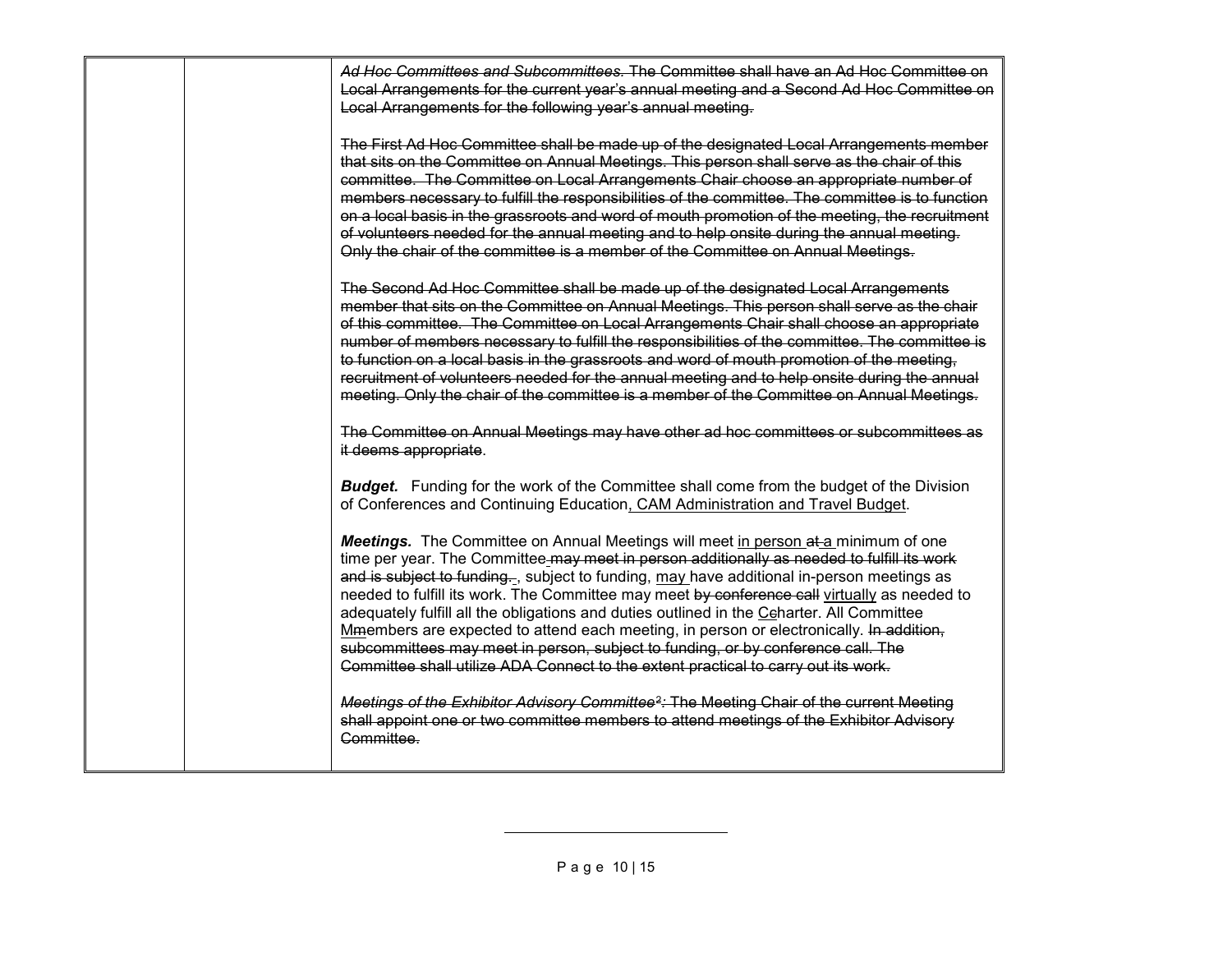|        |                               | <b>Confidentiality.</b> All information regarding future ADA meetings, CAM documents,<br>discussions, communications, plans, speaker selection, meeting design and all other<br>operations shall be considered confidential unless otherwise noted.<br><b>Duties.</b> The Committee shall provide oversight and advice-determine the goals, vision and<br>strategic direction on:<br>Strategic planning - based on organizational strategic plan and goals;<br>advise the Board on how SmileCon annual meetings aligns and assist in the<br>delivery of the plan goals.<br>Site Selection - Recommend to the Board for its approval Work<br>collaboratively with ADA staff and the Board of Trustees to establish site<br>selection criteria for future meeting locations, review past meeting location<br>performance, review new meeting location attractiveness to ADA<br>membership, and, after consultation with the Speaker and Secretary of the<br>House of Delegates, recommend to the Board for its approval locations that<br>meet this criteria.<br>Meet - Networking for members and attendees outside of scheduled social /<br>special events.<br>Play - Special Eevents which improve the meeting attendee experience and<br>$\bullet$<br>value to ADA membership.<br>Learn - Continuing Education Program - Oversee the development of a CE<br>program which will improve meeting attendance and add value to ADA<br>membership.<br>Approve and report to the Board on the registration, exhibit booth, and other<br>specific fees related to SmileConthe ADA annual session.<br>Exhibitor Relations - to reflect current industry trends and to protect the<br>brand value of the ADA |
|--------|-------------------------------|-------------------------------------------------------------------------------------------------------------------------------------------------------------------------------------------------------------------------------------------------------------------------------------------------------------------------------------------------------------------------------------------------------------------------------------------------------------------------------------------------------------------------------------------------------------------------------------------------------------------------------------------------------------------------------------------------------------------------------------------------------------------------------------------------------------------------------------------------------------------------------------------------------------------------------------------------------------------------------------------------------------------------------------------------------------------------------------------------------------------------------------------------------------------------------------------------------------------------------------------------------------------------------------------------------------------------------------------------------------------------------------------------------------------------------------------------------------------------------------------------------------------------------------------------------------------------------------------------------------------------------------------------------------------------------------------------------|
| $B-42$ | Adopted, as<br><b>Amended</b> | Resolved, that the section of the Organization and Rules of the Board of Trustees concerning<br>the Give Kids A Smile National Advisory Committee be amended to read as follows:<br>Give Kids A Smile National Advisory Committee: The GKAS National Advisory<br>Committee shall be an advisory committee to the ADA's Department of Corporate<br>Social Responsibility and Philanthropy (the "Department").<br>Composition. The Committee shall be composed of not less than 7 and not more<br>than 12 members, with at least one member from each of the following categories:<br>American Student Dental Association/New Dentist member, and Interprofessional<br>(i.e., non-dental professional) member. In addition, at least two representatives<br>from industry and at least two GKAS Ambassador Alumni members and at least                                                                                                                                                                                                                                                                                                                                                                                                                                                                                                                                                                                                                                                                                                                                                                                                                                                                  |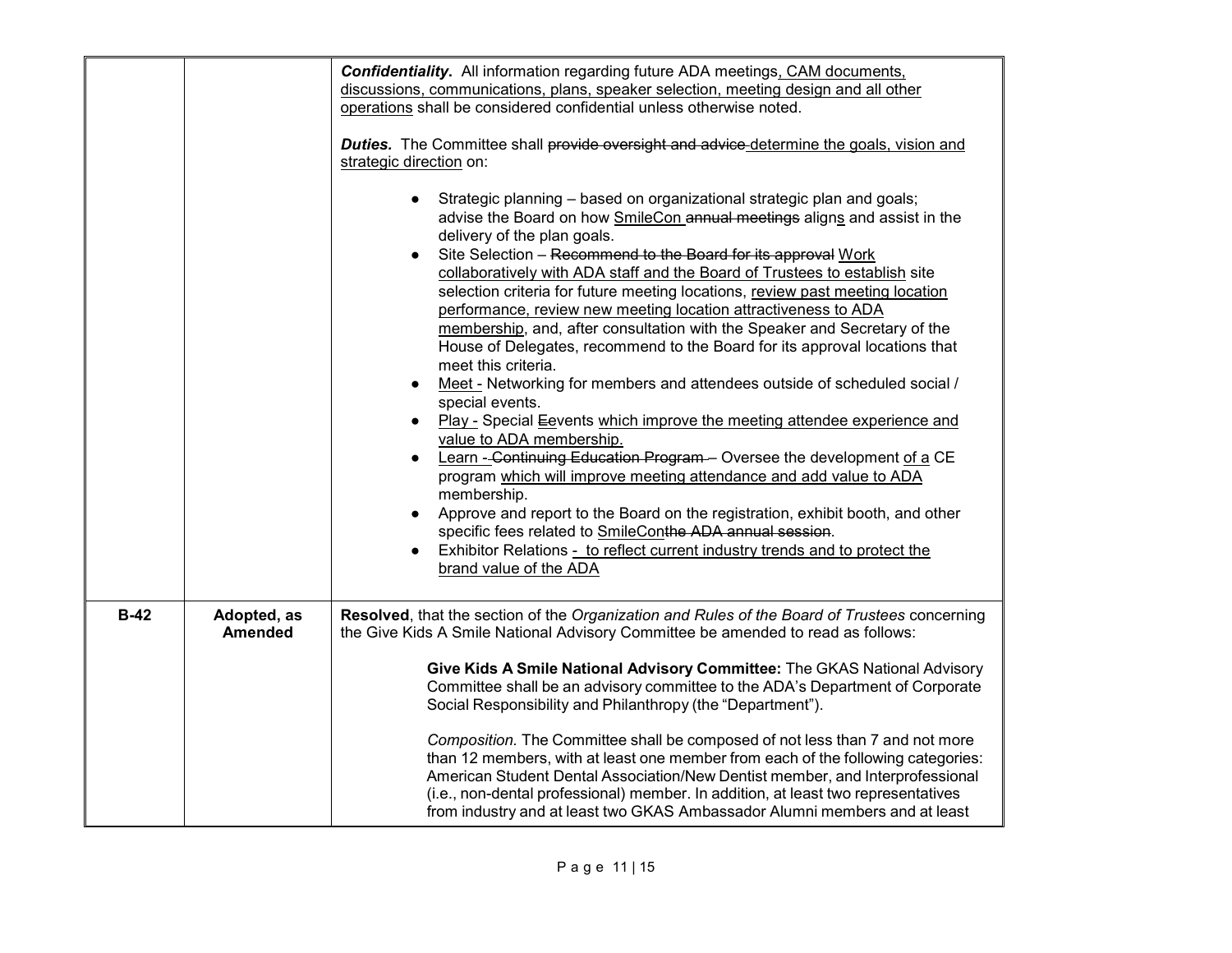|        |                                                                                                   | one but no more than two current members of the ADA Board of Trustees. All<br>Committee members shall have the right to vote.<br>Appointment. Committee members shall be appointed by the ADA President with<br>the approval of the Board of Trustees. Suggestions for appointment may be made<br>by the Department, by the Committee itself, and by individual Board members.<br>Term and Tenure. The terms of service for members of the Committee who are<br>Board members shall be one year, renewable as long as the member remains a<br>member of the Board. Non-Board members shall serve for a four-year term, or such<br>lesser or greater term as results from staggering the terms. Non-Board members<br>shall be eligible for additional one-year terms at the discretion of the President and<br>Board of Trustees.<br>Chairs. Except as otherwise provided in this paragraph, Tthe Committee <b>shall</b> may<br>select two its own chairs: one chair whose skills and experience represent the<br>perspective of the dental profession and one chair whose skills and experience<br>represent the perspective of the dental industry. The chairs shall serve concurrently. If<br>for any reason the Committee determines that it cannot select two chairs, it shall may<br>select one chair, with skills and experience representative of either perspective noted<br>above. The A candidate for chair must serve at least one year on the Committee in<br>order to be appointed as a chair. The A chair has the right to vote.<br>Meetings. The Committee shall meet at least annually in person, and at such other<br>times either in person or by conference call as the Committee deems necessary.<br>Duties. The Committee shall be responsible for providing strategic advice to the<br>Department with respect to Give Kids A Smile (GKAS). In addition, the Committee<br>shall select the site for the following year's national kick-off event. |
|--------|---------------------------------------------------------------------------------------------------|-------------------------------------------------------------------------------------------------------------------------------------------------------------------------------------------------------------------------------------------------------------------------------------------------------------------------------------------------------------------------------------------------------------------------------------------------------------------------------------------------------------------------------------------------------------------------------------------------------------------------------------------------------------------------------------------------------------------------------------------------------------------------------------------------------------------------------------------------------------------------------------------------------------------------------------------------------------------------------------------------------------------------------------------------------------------------------------------------------------------------------------------------------------------------------------------------------------------------------------------------------------------------------------------------------------------------------------------------------------------------------------------------------------------------------------------------------------------------------------------------------------------------------------------------------------------------------------------------------------------------------------------------------------------------------------------------------------------------------------------------------------------------------------------------------------------------------------------------------------------------------------------------------------------------------------------------------------------------|
|        |                                                                                                   | Reports. The Department shall periodically provide reports to the Board of Trustees<br>and will include in such reports input received from the Committee.                                                                                                                                                                                                                                                                                                                                                                                                                                                                                                                                                                                                                                                                                                                                                                                                                                                                                                                                                                                                                                                                                                                                                                                                                                                                                                                                                                                                                                                                                                                                                                                                                                                                                                                                                                                                              |
| $B-43$ | <b>Adopted</b><br>[This Action<br>Requires a Board<br>Resolution to the<br>House of<br>Delegates] | Resolved, that Chapter X., Section 20. of the ADA Bylaws be amended as follows (additions<br>underscored, deletions stricken through):<br>Section 20. SPECIAL COMMITTEE. A special committee is a group formed to<br>perform tasks not otherwise assigned by the Bylaws or the Governance Manual.<br>A special committee will cease to exist at the earlier of the completion of its<br>assigned tasks or at the adjournment sine die of the annual session of the House<br>of Delegates following its creation.                                                                                                                                                                                                                                                                                                                                                                                                                                                                                                                                                                                                                                                                                                                                                                                                                                                                                                                                                                                                                                                                                                                                                                                                                                                                                                                                                                                                                                                        |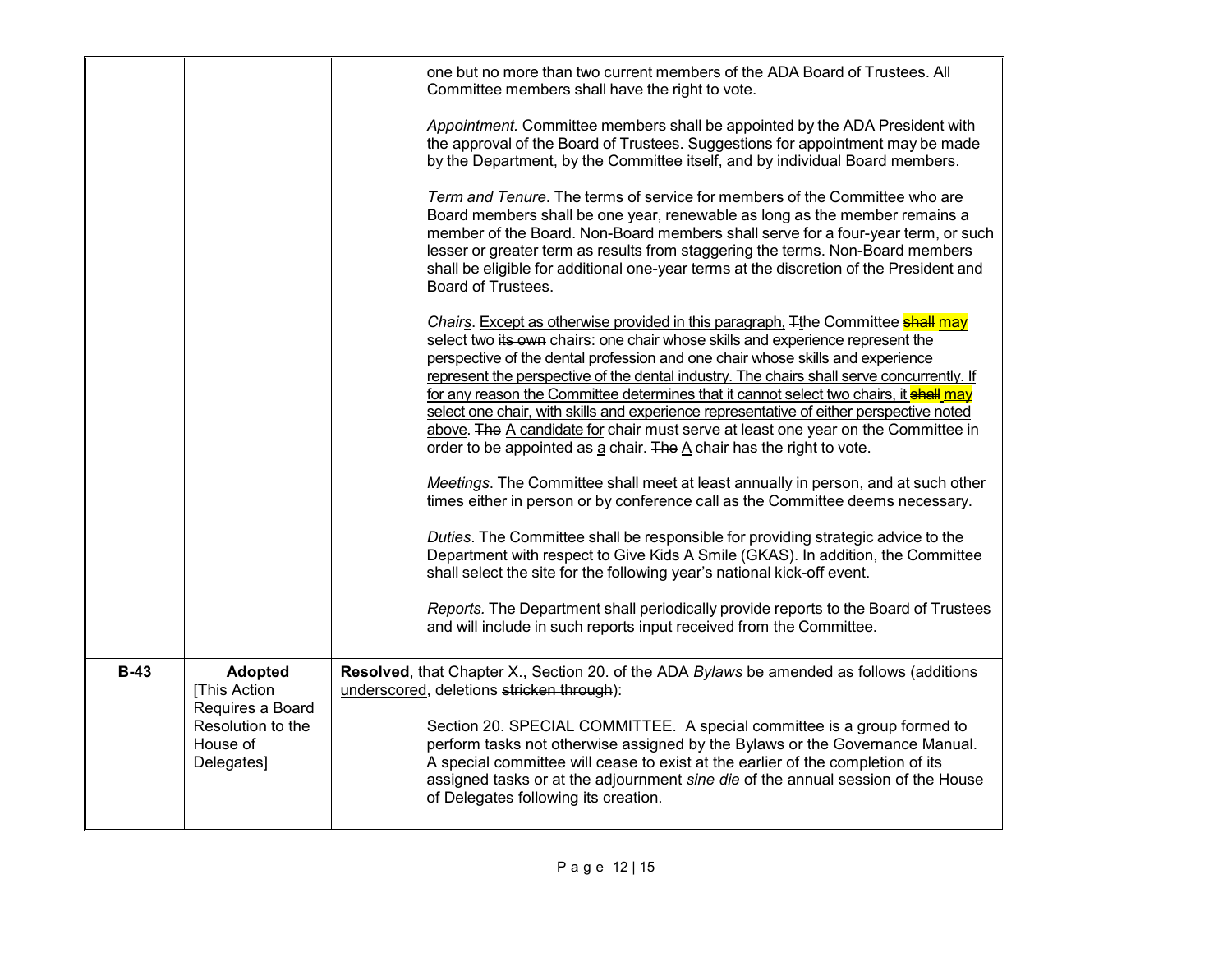| A. ESTABLISHMENT AND DUTIES. The House of Delegates, Board of Trustees,<br>ADA President, councils and commissions of the ADA may establish special<br>committees. The resolution or motion or, in the case of the ADA President,<br>declaration, establishing a special committee shall specify the tasks and scope of<br>responsibility assigned to the special committee.                                                                                                         |
|--------------------------------------------------------------------------------------------------------------------------------------------------------------------------------------------------------------------------------------------------------------------------------------------------------------------------------------------------------------------------------------------------------------------------------------------------------------------------------------|
| B. MEMBERSHIP AND MEMBER APPOINTMENT, TERM AND TENURE. The<br>resolution, er motion or declaration establishing a special committee shall specify<br>the number and type of committee members, their method of selection and the<br>term and tenure of members of the Committee.                                                                                                                                                                                                     |
| C. RULES OF OPERATION. The rules of operation and procedures of special<br>committees shall be as set forth in the Governance Manual and the rules of body<br>establishing the special committee.                                                                                                                                                                                                                                                                                    |
| D. FUNDING. Unless otherwise specified in the resolution or motion establishing<br>a special committee, any funding required by the special committee to fulfill its<br>assigned tasks shall be the responsibility of the body establishing the special<br>committee. In the case of a special committee being established by the President,<br>any funding required by the special committee to fulfill its assigned tasks shall be<br>the responsibility of the Board of Trustees. |
| E. REPORTING. All reports of a special committee shall be directed to the body<br>that established the committee.                                                                                                                                                                                                                                                                                                                                                                    |
| F. PRIVILEGE OF THE FLOOR. Chairs and members of special committees who<br>are not members of the House of Delegates shall have the right to participate in<br>the debate on any reports originating with their respective special committees but<br>shall have no other rights unless that person is a duly credentialed delegate or<br>alternate delegate.                                                                                                                         |
| and be it further                                                                                                                                                                                                                                                                                                                                                                                                                                                                    |
| <b>Resolved</b> , that Chapter V., Section 90.A. of the ADA Bylaws be amended by the inclusion of a<br>newly enumerated duty, as follows (additions underscored, deletions stricken through):                                                                                                                                                                                                                                                                                        |
| Section 90. DUTIES:                                                                                                                                                                                                                                                                                                                                                                                                                                                                  |
| A. PRESIDENT. It shall be the duty of the President to:                                                                                                                                                                                                                                                                                                                                                                                                                              |
| g. Declare the establishment of special committees.<br>h. Review travel reimbursements for the Treasurer.<br>hi. Perform such other duties as may be provided in these Bylaws and/or<br>the Governance Manual.                                                                                                                                                                                                                                                                       |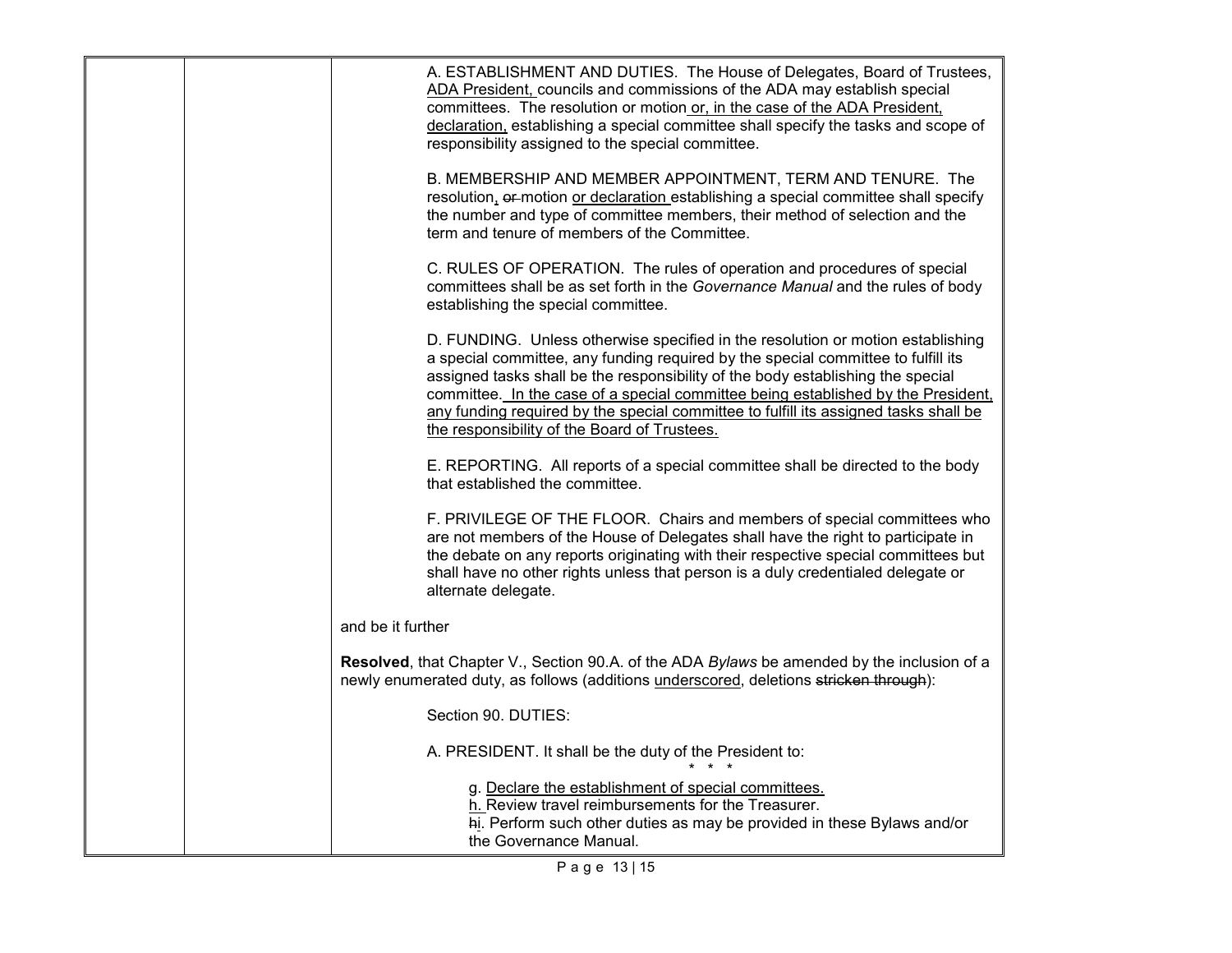| $B-44$ | <b>Adopted</b> | Resolved, that the following amendments to the Organization and Rules of the Board of<br>Trustees be adopted to conform to the New Dentist Committee chair being named a voting<br>member of the Board of Trustees by the adoption of Resolution 53H-2021 by the House of<br>Delegates (additions underscored, deletions stricken through):                                                                                                                                                                                                                                                                                                                                                                                                                                                                                                                                                                                                                                                                                                                                                                           |
|--------|----------------|-----------------------------------------------------------------------------------------------------------------------------------------------------------------------------------------------------------------------------------------------------------------------------------------------------------------------------------------------------------------------------------------------------------------------------------------------------------------------------------------------------------------------------------------------------------------------------------------------------------------------------------------------------------------------------------------------------------------------------------------------------------------------------------------------------------------------------------------------------------------------------------------------------------------------------------------------------------------------------------------------------------------------------------------------------------------------------------------------------------------------|
|        |                | Vacancy on Board of Trustees: [Board Rules, p. 3] The procedure governing a<br>vacancy in the office of trustee is contained in Chapter V, Section 60 of the Bylaws<br>and Chapter V, Section D of the Governance Manual. The procedure governing a<br>vacancy in the office of New Dentist Committee chair is contained in the New Dentist<br>Committee charter contained in these Rules.                                                                                                                                                                                                                                                                                                                                                                                                                                                                                                                                                                                                                                                                                                                            |
|        |                | Removal of Trustee-Member of the Board of Trustees for Cause: [Board Rules,<br>p. 3] Removal of a trustee for cause is governed by the provisions of Chapter V,<br>Section 50 of the Bylaws and Chapter V, Section C of the Governance Manual. If a<br>trustee is so removed, the resulting vacancy shall be filled in accordance with<br>Chapter V, Section 60 of the Bylaws and Chapter IV, Section D of the Governance<br>Manual. Removal of the New Dentist Committee chair for cause is governed by the<br>provisions of the section of the Standing Rules for Councils and Commissions<br>entitled "Removal of Members of Councils for Cause." If the chair of the New Dentist<br>Committee is removed, the resulting vacancy shall be filled in accordance with the<br>provisions of the New Dentist Committee charter contained in these Rules.                                                                                                                                                                                                                                                               |
|        |                | Attendance at Regular Meetings: [Board Rules, p. 3] When the Board of Trustees<br>is in regular meeting, the elective officers, the trustees, the Executive Director, the<br>New Dentist Committee chair, the Speaker of the House of Delegates, and, on the<br>invitation of the President, designated council and staff members shall be privileged<br>to be in regular attendance. Others may be privileged to attend for consultation on<br>the invitation of the President. No action shall be taken by the Board of Trustees until<br>such consultants have retired. Candidates for the office of President-elect may be<br>privileged to attend regular Board meetings in a non-voting, non-speaking capacity at<br>the invitation of the President, provided that such candidates shall have entered into<br>confidentiality agreements with the Association in which they agree that information<br>that becomes known to them by reason of their attendance at any Board meeting is<br>confidential and shall not be disclosed except to the extent that any such information<br>is disclosed by the Board. |
|        |                | All candidates for the office of President-elect shall receive the following information<br>in a timely manner following official meetings of the Board of Trustees:<br>Agenda<br>Any non-confidential reports of the Board                                                                                                                                                                                                                                                                                                                                                                                                                                                                                                                                                                                                                                                                                                                                                                                                                                                                                           |